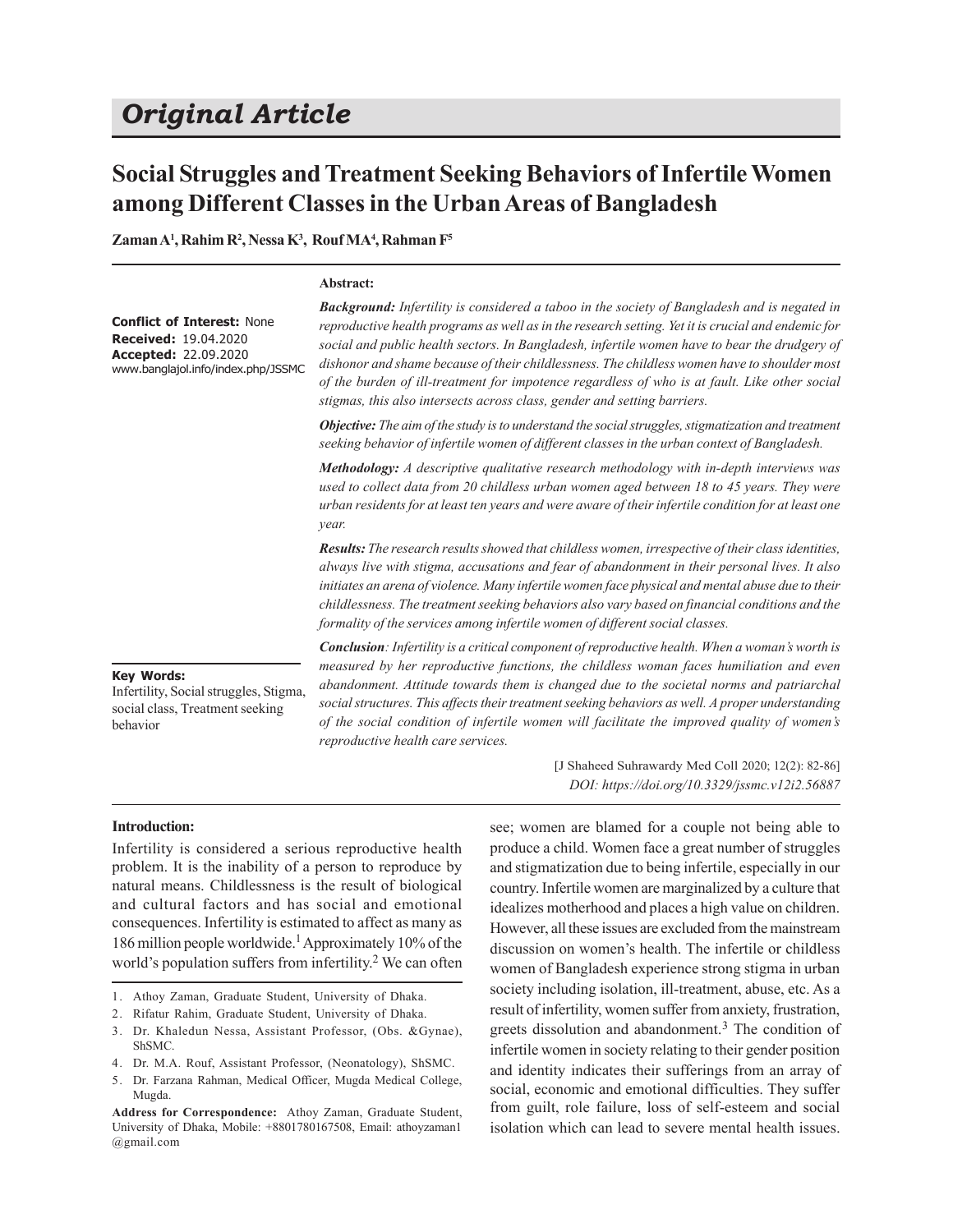Experiences and coping strategies of infertile women differ in different socio-economic cases.

In Bangladesh, the family planning program emphasizes largely on population control. There are around 3-4 million infertile couples and more than a hundred million couples are estimated to be infertile worldwide.<sup>4</sup> In spite of this scenario, the Bangladesh government and other health programs do not pay attention to infertile people and infertile women.<sup>3</sup> There is no major national data available on the prevalence or incidence of infertility in Bangladesh. The United Nations Family Planning Association (UNFPA 1996) described infertility as a blank page in reproductive health programs in Bangladesh. In this situation, research is needed to be conducted so that the people of Bangladesh can be aware. Their struggles and problems need to be seen to bring awareness and relief to overcome this crisis. In this study, the stigmatization and social struggles faced by urban infertile women are addressed in the aspect of the very hierarchically structured society of Bangladesh. The main method was gathering life histories of urban infertile women regardless of their educational or class background.

#### **Methodology:**

In this research, qualitative research methodology was being incorporated and an in-depth interview method was used for data collection. This research is mainly based on the in-depth interview of 20 childless women who were urban residents. The women were ranged in age from 18 to 45. The criteria for urban included women who had been living in the city for at least ten years. The women were aware of their infertile condition for at least one year. The stigmatization of childlessness is more or less similar in most urban contexts, the responses and health seeking behavior to it are distinct in different classes. The differences in health seeking behavior were also considered in different class contexts. The poor population in this study were the women who had no tertiary level education, in other words, were not graduated and their family income was lower than 10,000 BDT per month. On the other hand, the rich population in this study were the women who had gotten tertiary level education or graduated and their family income was higher than 10,000 BDT per month.

As women's infertility is a very sensitive issue in our society and our patriarchal culture blame women for not having a child, if the interview was done from house to house it would have been very difficult for the respondents to talk freely in front of family members. The Infertility Unit of Gynecology Department in Shaheed Sohrawardi Medical College, Dhaka and the Infertility Care Research

Centre (ICRC) at Mohammadpur were selected for the location of data collection. The significant differences were analyzed through gender analytical frameworks. All participants were asked for their consent to participate and those who agreed were informed of the purpose of the study. Interviews were conducted in privacy with only the person and the researcher present. Confidentiality was ensured and participants' names were recorded along with their permissions.

## **Results:**

The results of this study were categorized into two specific aspects. One is the social struggles infertile women face due to their medical condition and the other is their treatment seeking behavior in order to address infertility.

## **1. Social Struggles of Infertile Women:**

There were three major types of social struggle that urban women of Bangladesh face according to this study, despite their class differences. These are:

## **1.1 Accusation and Stigmatization of Women by Family and Society:**

Respondents of this study think that Bangladeshi society generally blames women for being childless. Childless women are blamed first for any fault in the family. Giving birth is considered the primary role of women, thus not having a child is considered as a woman's fault. Some of the interview respondents said that their in-laws and even their husbands blamed them for not having a child. A respondent said that-

"My mother-in-law calls names and says vulgar things to me. She says to me that as I am infertile (Atkura), my life is worthless. That's why I sometimes feel that I should die."

She said her mother-in-law only blames her for not having a child. She had to face stigma and blames. Her life is thought to be meaningless without motherhood. Along with this, there was taunting of neighbors for being infertile was existent. Most of the respondents had said that they have good relationships with their husband and in-laws, at the same time they had their in-laws and husband create pressure for treatment and to have children. The class dimension played an interesting role in this case. The lower-class poor women and higher-class rich women both group faced the accusation and stigmatization by family and society more or less equally. The rich educated women were not free from this stigmatization which shows a contradictory situation against the general notion that rich educated women are not stigmatized.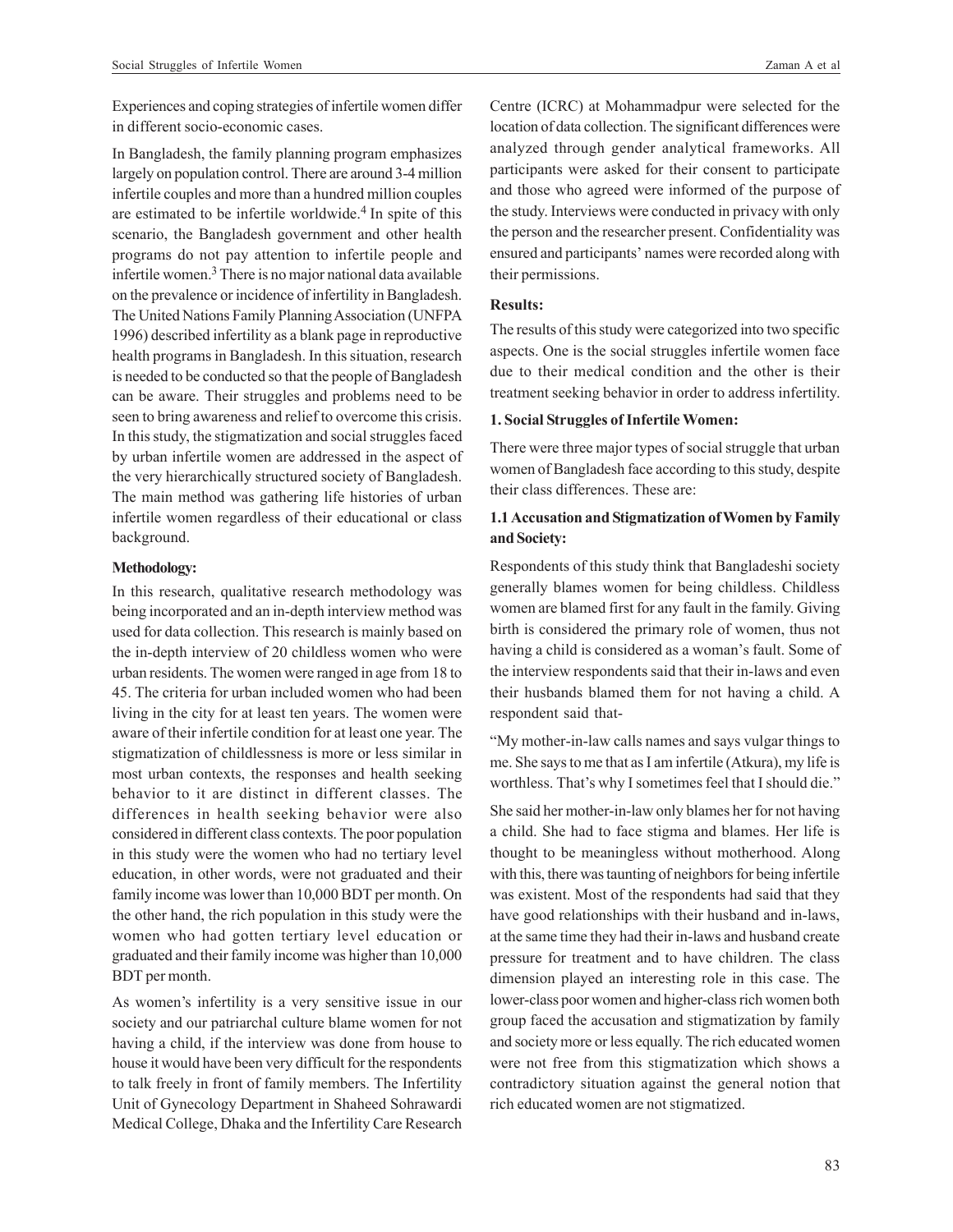#### **1.2 Fear of Abandonment and Remarriage:**

One of the personal consequences for childless women, suggested by them, was the constant fear of being abandoned or rejected by their husbands, who would go for a second marriage. The husband's family members and the community people also put pressure on him to marry another wife. Five respondents of this study have been threatened by their husbands or in-laws about abandonment, their husbands were interested in remarrying which created a fear of abandonment among these women. Among these five respondents, two respondents were being abandoned or divorced due to their infertile situation. Their husbands had deserted them. One respondent said that-

"My husband says blaming me that he will give me a divorce and marry again. He even had an affair with another woman. He did all these due to my being childless. My mother-in-law also tells him to remarry."

Her words reflect her helplessness in this case as the whole society considers her inability to bear as her fault and suggests the husband remarry as the solution.

#### **1.3 Tradition of Violence against Infertile Women:**

Mainly two types of domestic violence were faced by the respondents; one was verbal abuse and another was physical abuse. Around 40% of women (8 among 20 respondents) of this study had faced some kind of abuse or violence towards them. Among those 40% victims of this study, 75% women faced verbal abuse and 25% women faced physical abuse by their husbands and in-law family. For being infertile, in-law relatives called them bad names like *banja, atkura* (infertile) and *opoya* (bad omen). As a result, they felt anxiety, fear, etc. which left negative impacts on their psychology.

| Table-L                                 |     |                                                   |        |  |  |
|-----------------------------------------|-----|---------------------------------------------------|--------|--|--|
| <i>Violence against Infertile Women</i> |     |                                                   |        |  |  |
|                                         |     | Verbal Abuse Percentage Physical Abuse Percentage |        |  |  |
|                                         | 75% |                                                   | $25\%$ |  |  |

According to this study, a maximum number of victim respondents had to face verbal abuse.

#### **One of those respondents said that-**

"My husband raised hand on me while arguing about the blaming and when he talked about the divorce. He used mean language to hurt me badly. I felt very bad at that moment."

She not only faced divorce and physical abuse, but she had also become disabled and crippled by mental neurosis issues. Her physical and mental health had been harmed by the violent attitude of her husband. The poor woman was also a sufferer of violence as the experience of violence was found in one of the respondents' words. She said-

*"My husband has tortured me physically. Before he abandoned me, he has said very bad and disrespectful words to me."*

In this case, it becomes prominent that infertile women of all classes face domestic violence.

#### **1.4 Acceptance of Family:**

In spite of having some negative examples, there has been a change of outlook towards infertile women in society. A maximum number of the respondents had said that their husbands and in-laws had supported them in their infertile condition. They had shown sympathy and care towards their health and helped them cope up with the situation. One of the respondents said-

*"My husband has said me to have patience and to not lose hope. He also said that if Almighty grants our prayer then we will be blessed with a baby one day. He has supported me in my treatments too."*

These cases where despite women being from poor and uneducated families had received support and sympathy from their in-laws have explained the change of outlook in the class dimension. According to the study, the experience of violence was among 40% of the respondents and experience of support was visible among 60% of the respondents.

| <b>Table-II</b>                      |      |                                     |     |  |  |
|--------------------------------------|------|-------------------------------------|-----|--|--|
| Acceptance Rate of Family            |      |                                     |     |  |  |
| Experience of Percentage<br>violence |      | Experience Percentage<br>of Support |     |  |  |
| 8                                    | 40Yo |                                     | 60% |  |  |

#### **2. Treatment Seeking Behavior:**

As this study included urban respondents from both poor and rich classes, there was evidence of both formal treatment sectors (hospitals, medical clinics) and informal treatment sectors (village doctors, "kabiraj" etc.) in health seeking. Among the respondents of this study, only one woman did not go for any kind of treatment for infertility. She arrived to receive formal treatment for the first time when she was interviewed. The rest of the respondents have tried either formal or informal treatment methods. Among the respondents, six women visited the village doctors or "kabiraj" for their treatment along with formal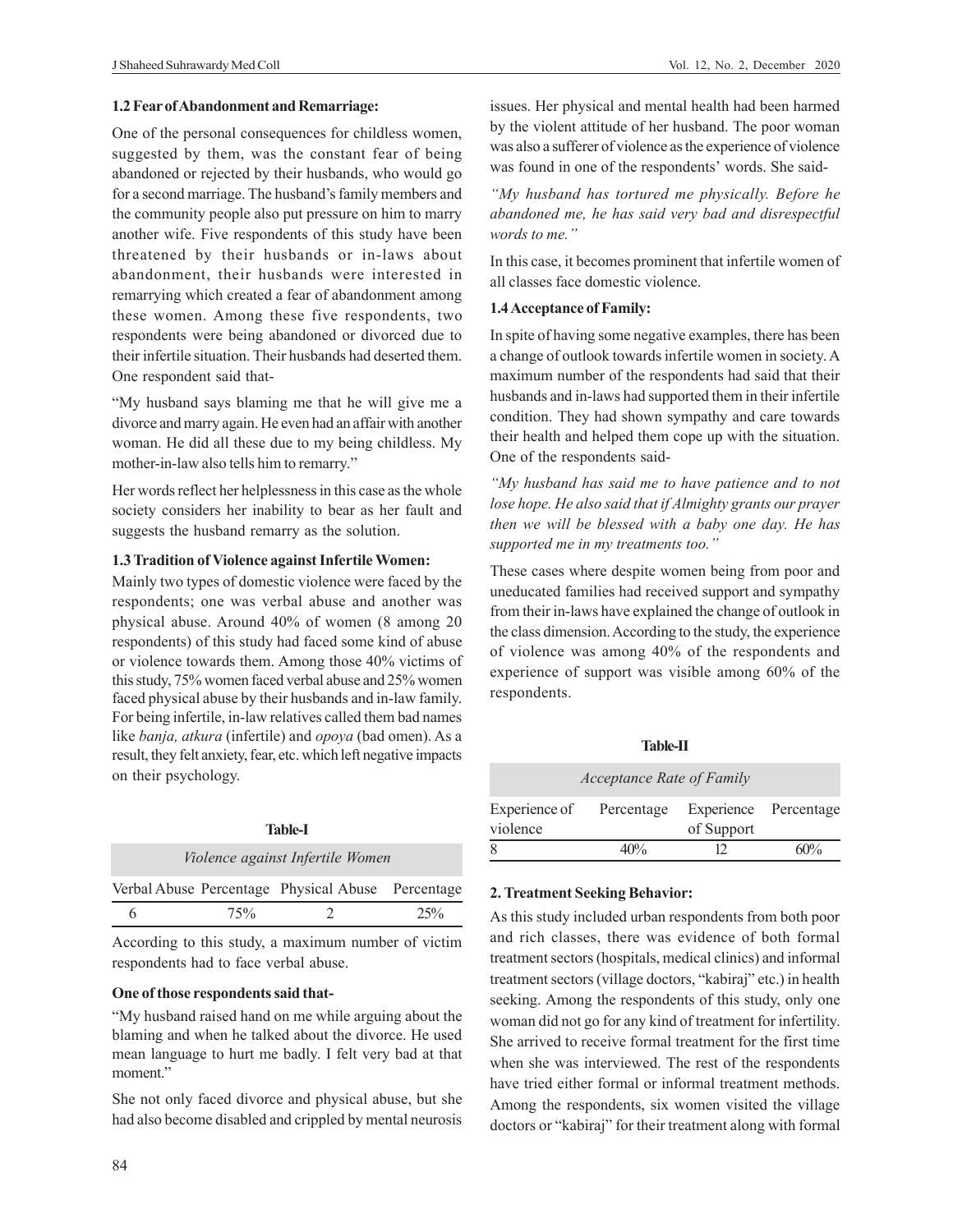medical treatments. The rest of the women only visited the formal medical sectors for their treatment. One of the respondents said-

"I went to the "kabiraj" (fakir) as it requires very low cost. I heard that the kabiraj was very influential. So, my husband decided to take me to him. It was completely his decision. Yet, the "kabiraj" could not help me with anything. Moreover, I fell sick by that treatment."

The respondents were interested in informal methods mostly due to low cost, but the results were not good in any case. On the other hand, the cost of formal medical treatment is relatively expensive. The respondents who had been taking treatment for at least one year had spent money ranged from eight thousand takas to six lakh takas. Most of the respondents had taken the decisions for treatment seeking along with their husbands. There were only five women among the respondents who took their decisions solely by themselves. Two of the respondents were completely dependent on their husbands' decisions. One of them was poor and uneducated and another was rich and educated, so the class dimension was not differing in this aspect.



**Fig.-1:** *Steps of Treatment Seeking Process of Women with Infertility*

### **Discussion:**

The experiences of infertile women regarding their childlessness have various dimensions. This study focused on the gender and class dimensions that affected the lives of infertile women. It is generally found across cultures that infertility generates a stigma against infertile women.5-8 These blaming women only was relevant to this study as the results of the interview indicated the blaming and stigmatization of infertile women. Fear of abandonment and remarriage was also a significant factor in the struggles of these women. The gender dimension was prominent here as only women face the fear of abandonment. Most of the respondents had the fear of being abandoned due to their childlessness. A very important role was played by class dimension in these cases where the higher class rich educated women had faced abandonment just like poor women. Their higher status did not create a difference in the aspect of abandonment. It is found that although husbands of childless women did not blame, criticize or abandon their wives, women still feared abandonment by their husbands.<sup>9</sup> Reviewing studies from various corners of the world, it has been shown that disrespectful treatment and mal-treatment by husbands and in-law families has caused infertile women to face stress, distress, depression, anxiety and fear. It has deep psychological consequences.10,11 Ultimately it affects the general wellbeing of a woman. This also resonated with this study as it showed that infertile women have to face domestic violence which leaves a psychological impact on them. The notion of rich educated women not facing violence has been contradicted in this study. Despite being highly educated and rich, women have faced all kinds of violence and maltreatments which have made them physically and mentally vulnerable.

Despite the challenges, most urban infertile women undergo infertility treatment. To bear the costs of treatment, some women spend their savings, while others sell their personal property. Since most of the urban women could afford treatment, they go from one doctor to another and from one therapy to another; from biomedical to religious treatment.12 The dominant health policy in Bangladesh is to control fertility and as a result, infertility remains neglected as a state problem. Still, as motherhood is highly desired, infertile women seek treatment from their affordability and accessibility. Reproductive technologies are accessible only to a very limited number of affluent people. It was found that the cost of treatment also plays a crucial role in deciding on treatment options, as women are the ones who take the initiative to go for treatment.<sup>13</sup> The class dimension is highly noticeable here as all the infertile women who tried informal methods were poor and